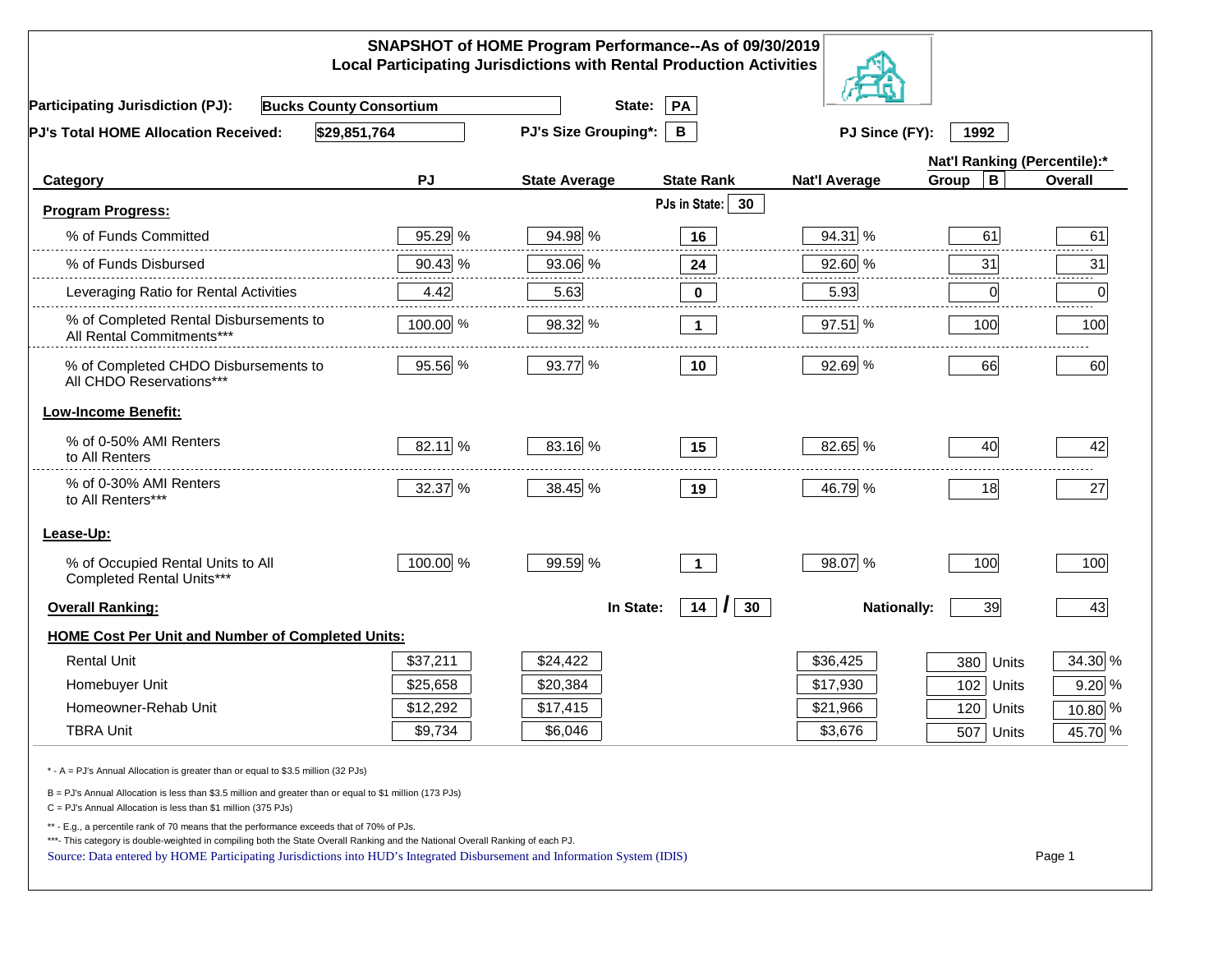| <b>Participating Jurisdiction (PJ): Bucks County Consortium</b>                                                                                         |             |      |                        |                                 | $\overline{PA}$     |                                        |                                                      |                             |                                   |                    |
|---------------------------------------------------------------------------------------------------------------------------------------------------------|-------------|------|------------------------|---------------------------------|---------------------|----------------------------------------|------------------------------------------------------|-----------------------------|-----------------------------------|--------------------|
| <b>Total Development Costs:</b>                                                                                                                         |             |      | Rental                 | Homebuyer                       |                     | <b>Homeowner</b>                       |                                                      |                             |                                   |                    |
| (average reported cost per unit in                                                                                                                      |             |      |                        |                                 |                     |                                        | <b>CHDO Operating Expenses:</b><br>(% of allocation) | PJ:<br><b>National Avg:</b> |                                   | $1.8\%$<br>$1.1$ % |
| PJ:<br><b>HOME-assisted projects)</b>                                                                                                                   | State:*     |      | \$144,221<br>\$134,012 | \$82,848<br>\$53,428            |                     | \$15,144<br>\$18,176                   |                                                      |                             |                                   |                    |
|                                                                                                                                                         | National:** |      | \$135,225              | \$88,236                        |                     | \$26,222                               |                                                      |                             |                                   |                    |
|                                                                                                                                                         |             |      |                        |                                 |                     |                                        |                                                      |                             |                                   |                    |
|                                                                                                                                                         |             | %    | %                      | Rental Homebuyer Homeowner<br>% | <b>TBRA</b><br>$\%$ |                                        |                                                      |                             | <b>Rental Homebuyer Homeowner</b> | <b>TBRA</b>        |
| <b>RACE:</b>                                                                                                                                            |             |      |                        |                                 |                     | <b>HOUSEHOLD TYPE:</b>                 | %                                                    | $\frac{9}{6}$               | %                                 | %                  |
| White:                                                                                                                                                  |             | 70.5 | 65.7                   | 71.7                            | 50.0                | Single/Non-Elderly:                    | 17.1                                                 | 8.8                         | 17.5                              | 0.0                |
| <b>Black/African American:</b>                                                                                                                          |             | 22.4 | 10.8                   | 13.3                            | 38.5                | Elderly:                               | 48.9                                                 | 2.0                         | 30.8                              | 0.0                |
| Asian:                                                                                                                                                  |             | 0.5  | 2.0                    | 1.7                             | 0.0                 | <b>Related/Single Parent:</b>          | 20.3                                                 | 26.5                        | 19.2                              | 96.2               |
| American Indian/Alaska Native:                                                                                                                          |             | 0.3  | 0.0                    | 0.0                             | 0.0                 | <b>Related/Two Parent:</b>             | 12.1                                                 | 53.9                        | 27.5                              | 3.8                |
| Native Hawaiian/Pacific Islander:                                                                                                                       |             | 0.0  | 0.0                    | 1.7                             | 0.0                 | Other:                                 | 1.6                                                  | 7.8                         | 5.0                               | 0.0                |
| American Indian/Alaska Native and White:                                                                                                                |             | 0.3  | 0.0                    | 0.0                             | 0.0                 |                                        |                                                      |                             |                                   |                    |
| Asian and White:                                                                                                                                        |             | 0.0  | 0.0                    | 0.8                             | 0.0                 |                                        |                                                      |                             |                                   |                    |
| <b>Black/African American and White:</b>                                                                                                                |             | 1.3  | 0.0                    | 1.7                             | 0.0                 |                                        |                                                      |                             |                                   |                    |
| American Indian/Alaska Native and Black:                                                                                                                |             | 0.0  | 1.0                    | 0.0                             | 0.0                 |                                        |                                                      |                             |                                   |                    |
| <b>Other Multi Racial:</b>                                                                                                                              |             | 0.3  | 5.9                    | 0.8                             | 0.0                 |                                        |                                                      |                             |                                   |                    |
| Asian/Pacific Islander:                                                                                                                                 |             | 0.0  | 0.0                    | 0.0                             | 0.0                 |                                        |                                                      |                             |                                   |                    |
| <b>ETHNICITY:</b>                                                                                                                                       |             |      |                        |                                 |                     |                                        |                                                      |                             |                                   |                    |
| <b>Hispanic</b>                                                                                                                                         |             | 4.5  | 14.7                   | 8.3                             | 11.5                |                                        |                                                      |                             |                                   |                    |
| <b>HOUSEHOLD SIZE:</b>                                                                                                                                  |             |      |                        |                                 |                     | <b>SUPPLEMENTAL RENTAL ASSISTANCE:</b> |                                                      |                             |                                   |                    |
| 1 Person:                                                                                                                                               |             | 61.1 | 9.8                    | 36.7                            | 0.0                 | Section 8:                             | 23.4                                                 | $0.0$ <sup>#</sup>          |                                   |                    |
| 2 Persons:                                                                                                                                              |             | 12.4 | 14.7                   | 14.2                            | 50.0                | <b>HOME TBRA:</b>                      | 0.0                                                  |                             |                                   |                    |
| 3 Persons:                                                                                                                                              |             | 9.7  | 24.5                   | 15.8                            | 38.5                | Other:                                 | 8.9                                                  |                             |                                   |                    |
| 4 Persons:                                                                                                                                              |             | 7.9  | 24.5                   | 8.3                             | 7.7                 | No Assistance:                         | 67.6                                                 |                             |                                   |                    |
| 5 Persons:                                                                                                                                              |             | 5.8  | 8.8                    | 12.5                            | 0.0                 |                                        |                                                      |                             |                                   |                    |
| 6 Persons:                                                                                                                                              |             | 2.1  | 13.7                   | 5.8                             | 3.8                 |                                        |                                                      |                             |                                   |                    |
| 7 Persons:                                                                                                                                              |             | 1.1  | 2.9                    | 1.7                             | 0.0                 |                                        |                                                      |                             |                                   |                    |
| 8 or more Persons:                                                                                                                                      |             | 0.0  | 1.0                    | 5.0                             | 0.0                 | # of Section 504 Compliant Units:      |                                                      | 32                          |                                   |                    |
|                                                                                                                                                         |             |      |                        |                                 |                     |                                        |                                                      |                             |                                   |                    |
| The State average includes all local and the State PJs within that state<br>** The National average includes all local and State PJs, and Insular Areas |             |      |                        |                                 |                     |                                        |                                                      |                             |                                   |                    |
| # Section 8 vouchers can be used for First-Time Homebuyer Downpayment Assistance.                                                                       |             |      |                        |                                 |                     |                                        |                                                      |                             |                                   |                    |
|                                                                                                                                                         |             |      |                        |                                 |                     |                                        |                                                      |                             |                                   |                    |

Source: Data entered by HOME Participating Jurisdictions into HUD's Integrated Disbursement and Information System (IDIS) Page 2